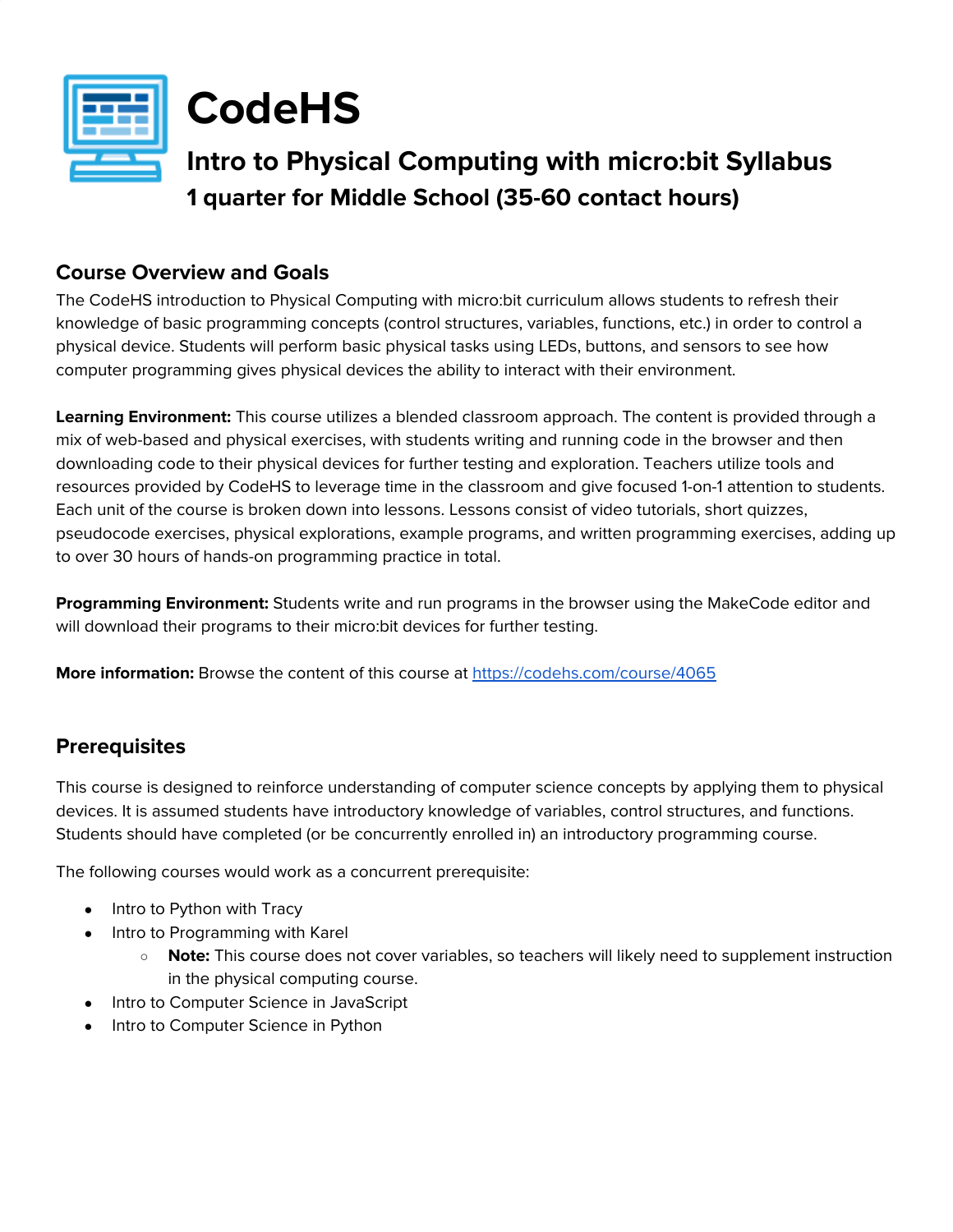## **Course Breakdown**

#### **Unit 1: Intro to Physical Computing with micro:bit (1-2 weeks/5-10 hours)**

Browse the full content of this unit at <https://codehs.com/library/course/4065/module/11729>

| Objectives / Topics<br>Covered       | Intro to physical computing<br><b>Goal Setting</b><br>Comments<br>Pseudocode<br>Analog vs. digital<br><b>Variables</b><br>Connecting external components                                                                                                                                                                                                                                                                                                                                                                                                                                                                                                                                                                                                                                                                                                                                                      |
|--------------------------------------|---------------------------------------------------------------------------------------------------------------------------------------------------------------------------------------------------------------------------------------------------------------------------------------------------------------------------------------------------------------------------------------------------------------------------------------------------------------------------------------------------------------------------------------------------------------------------------------------------------------------------------------------------------------------------------------------------------------------------------------------------------------------------------------------------------------------------------------------------------------------------------------------------------------|
| <b>Example Assignments</b><br>/ Labs | 4 explorations<br>11 exercises total<br>Example exercises:<br><b>Blinking Diamond</b><br>$\circ$<br>Blink LEDs between a large diamond shape and small<br>diamond shape every half a second as long as the program<br>is running<br>Moving Bright Box<br>$\circ$<br>Light the corners on the grid with the highest brightness for<br>п<br>half a second. Light the corners of the inner box with a<br>brightness of 150 for half a second. Light the middle LED with<br>a brightness of 50 for half a second. Repeat until the<br>program is manually ended.<br><b>Opposite Blinking External LEDs</b><br>$\circ$<br>Blink two external LEDs opposite one another. One LED<br>should be lit while the other is off. After 1 second, the lit LED<br>should turn off and the unlit LED should turn on. After 1<br>second, they should switch again. This should continue until<br>the program is manually ended |

#### **Unit 2: Program Control with micro:bit (2-3 weeks/10-15 hours)**

Browse the full content of this unit at <https://codehs.com/library/course/4065/module/11730>

| Objectives / Topics<br>Covered       | For loops<br>While loops<br><b>Variables</b><br>Making sound<br>If statements<br>If/else statements<br>Using buttons<br>Using servo motors<br>Operators (arithmetic, comparison, and logical)<br>Using sensors (light, temperature, acceleration, distance)<br>Functions and parameters |
|--------------------------------------|-----------------------------------------------------------------------------------------------------------------------------------------------------------------------------------------------------------------------------------------------------------------------------------------|
| <b>Example Assignments</b><br>/ Labs | 4 explorations<br>17 exercises in total<br>Example exercises:<br><b>Twinkle Twinkle</b><br>$\circ$<br>Control your micro: bit to play Twinkle Twinkle Little Star! Use                                                                                                                  |